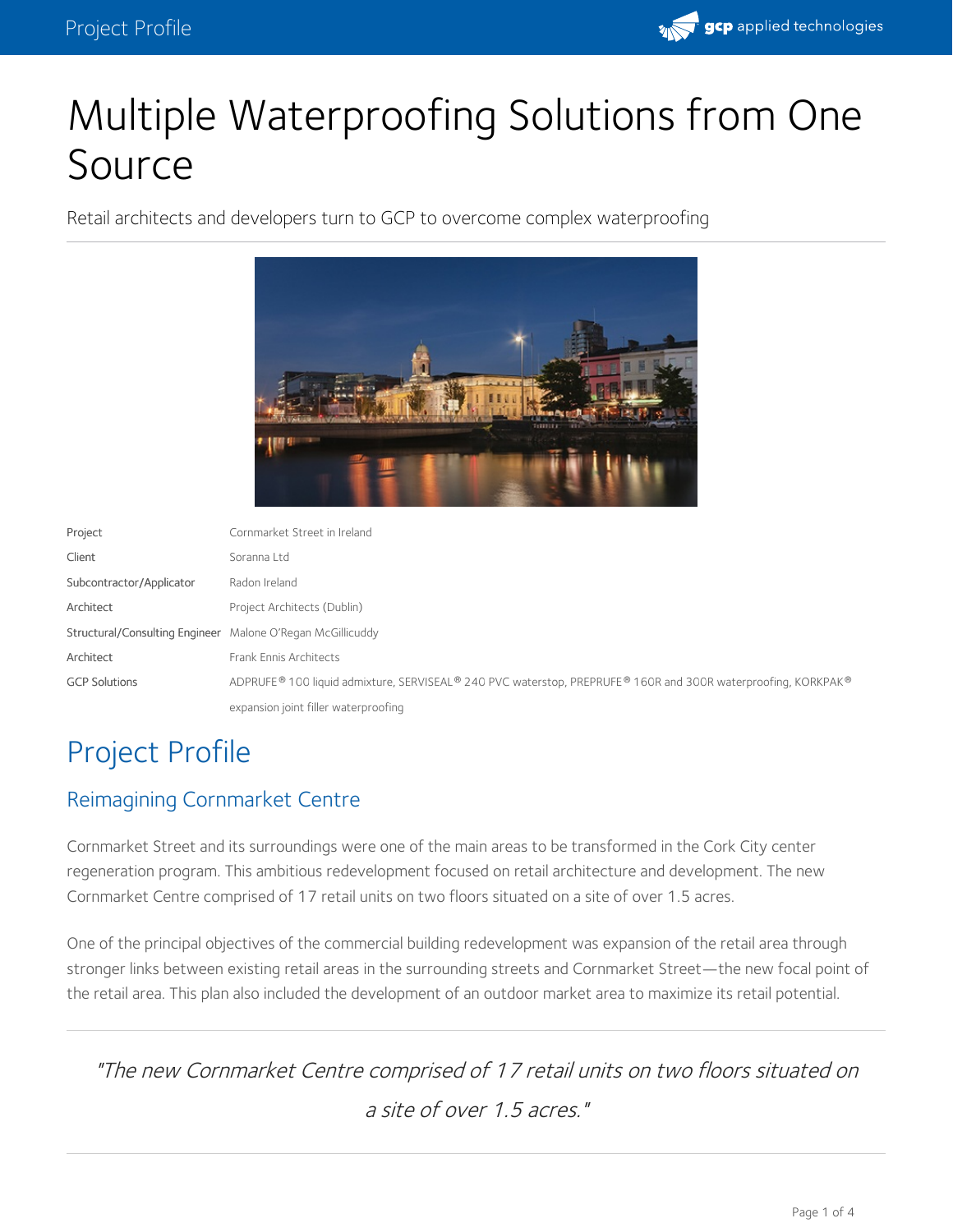### Ensuring protection from water and radon gas

The design specified waterproofing of a single-story basement area, plus protection from water vapor and radon gas. A capping beam to retain the concrete piles further complicated the design and made membrane application more difficult due to the complex profiles. The commercial building structure required numerous movement joints in the concrete, which necessitated standard waterstops as well as an angled profile waterstop.

The basement was constructed six meters below ground level; with the capping beam 1.5 meters deep. A suitable joint filler board would need to be applied to the structural expansion joints beneath the concrete slab where the slab rested on ground retention anchors, and needed to be compatible with the waterstop system.

"A capping beam to retain the concrete piles further complicated the design and made membrane application more difficult due to the complex profiles."

#### Delivering a complete waterproofing solution

GCP's broad range of compatible technologies provided a practical, single source solution that met the needs of the designer and contractor. This included a unique combination of membrane and watertight concrete solutions to overcome the complexities of the commercial building basement design while meeting the protection performance requirement.

[ADPRUFE](https://gcpat.com/en/solutions/products/adprufe-100)®100, a liquid admixture that enhances concrete performance, was applied to the capping beam. Its ability to reduce water absorption and drying shrinkage results in fewer cracks and higher integrity of waterproof concrete. The addition of [ADPRUFE](https://gcpat.com/en/solutions/products/adprufe-100)®100 to concrete resulted in approximately 70% increase in strength after one day and approximately 40% after 28 days. It reduces water absorption by 60% after 10 minutes as well as decreasing water vapor permeability by 56% compared with a control concrete of the same mix design.

### Question on spec? Consult our Design [Advantage](https://gcpat.com/advantages/architect-advantage-building-your-legacy?utm_campaign=GCP0170&utm_source=projectProfile&utm_medium=organic&utm_content=bodyCopy) team

Elsewhere, to ensure complete protection from water and gas, [PREPRUFE](https://gcpat.com/en/solutions/products/preprufe-pre-applied-waterproofing-solutions)® 160R and 300R membranes were pre-applied to the walls and the below grade slab. Due to its unique ability to adhere to poured concrete, <code>[PREPRUFE](https://gcpat.com/en/solutions/products/preprufe-pre-applied-waterproofing-solutions)®</code> provided a fully bonded water and gas proof membrane that prevented water migration between the retail architecture structure and membrane.

SERVISEAL®240 external PVC waterstops and SERVISEAL®Pile caps provided protection for the expansion joints in the concrete, by creating a continuous network of waterstops to prevent the ingress of moisture. KORKPAK  $^\circledast$ , an expansion joint filler, was also applied due to its water resisting properties and robustness.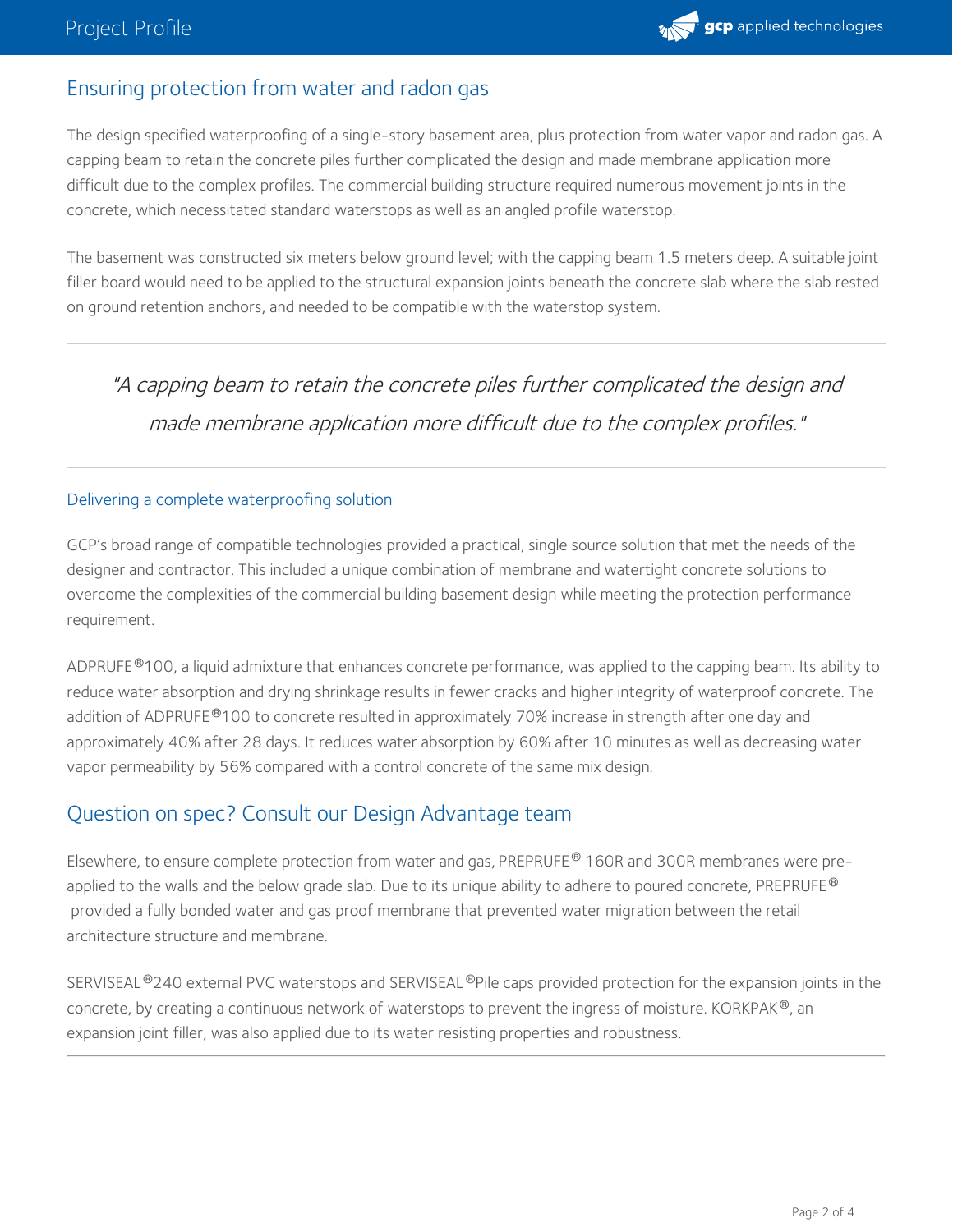

#### Project briefcase



## $\mathsf{ADPRUFE}^\circledR$  $\mathsf{ADPRUFE}^\circledR$  $\mathsf{ADPRUFE}^\circledR$  100 (US version)

Visit [page](https://gcpat.com/en/solutions/products/adprufe-100)

[Add](https://gcpat.com/en/ajax/briefcase/addentityfolder/10451)

® 100 (US version)" addthis:url="https://gcpat.com/en/solutions/products/adprufe-100" class="action action--share sharethis addthis\_button\_more" href="#">Share

#### PREPRUFE<sup>®</sup> 300R Plus & 160R Plus [Membranes](https://gcpat.com/en/solutions/products/preprufe-pre-applied-waterproofing-solutions/preprufe-300r-plus-160r-plus) Data Sheet (US Version)

Visit [page](https://gcpat.com/en/solutions/products/preprufe-pre-applied-waterproofing-solutions/preprufe-300r-plus-160r-plus) [Add](https://gcpat.com/en/ajax/briefcase/addentityfolder/1586)

® 100 (US version)" addthis:url="https://gcpat.com/en/solutions/products/preprufe-pre-applied-waterproofingsolutions/preprufe-300r-plus-160r-plus" class="action action--share sharethis addthis\_button\_more" href="#">Share